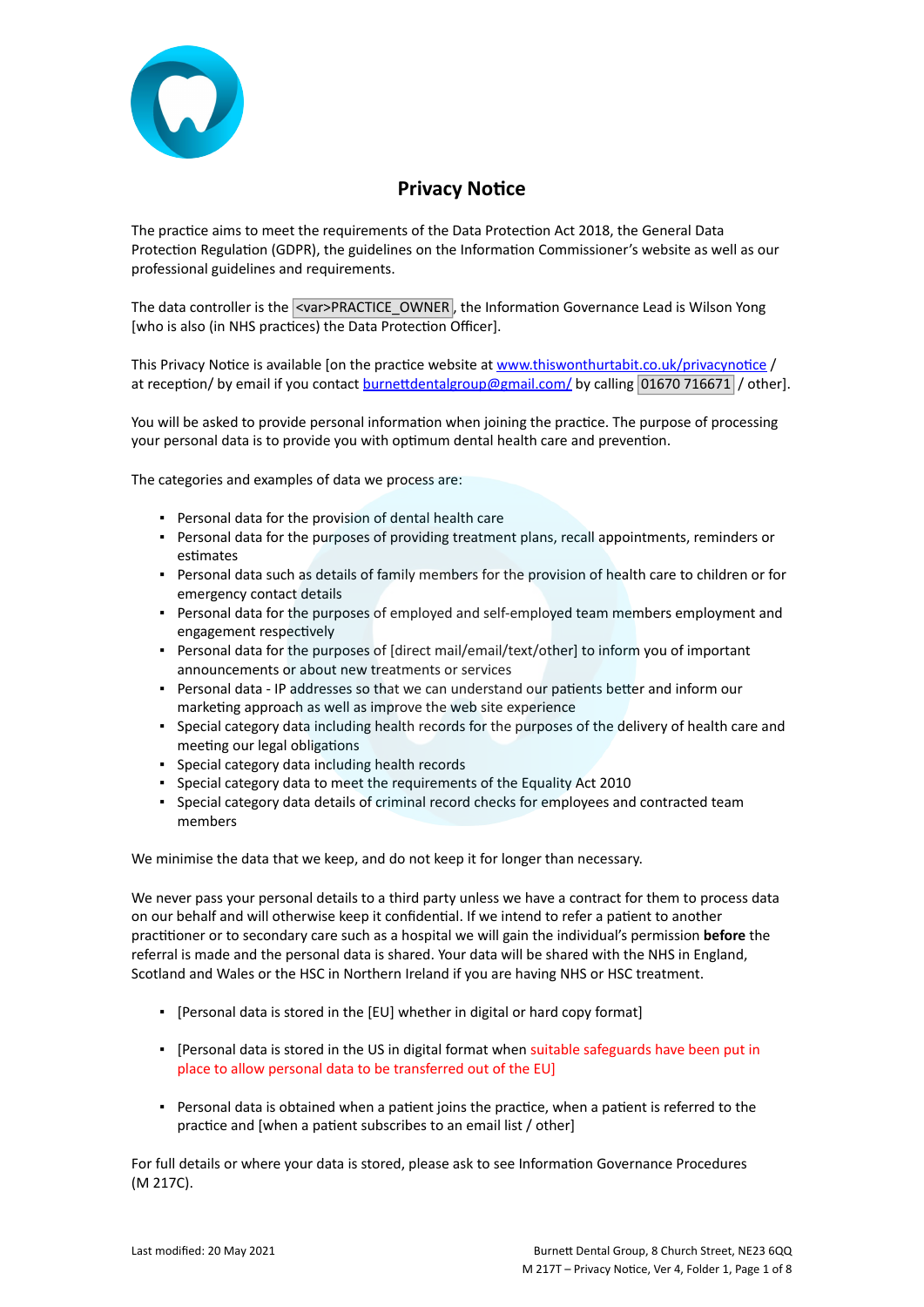

We have established the following lawful bases for processing your data:

Our lawful bases for processing personal data:

- [The legitimate interests of the dental practice
- Processing is necessary for the performance of a contract with the data subject or to take steps to enter into a contract
- Consent of the data subject
- To comply with our legal obligations
- Other]

Our lawful bases for processing special category data:

- [Processing is necessary for health care purposes
- Processing necessary for identifying or keeping under review the existence or absence of equality of opportunity or treatment between groups of people with the view to enabling such equality to be promoted or maintained
- We obtain consent of the data subject to process criminal record checks
- Other]

The reasons we process the data include:

- To maintain your contemporaneous clinical records
- To provide you with dental treatment, prevention and oral health advice
- To carry out financial transactions with you
- [To manage your NHS or HSC dental care treatment]
- To send your personal data to the General Dental Council or other authority as required by law
- To communicate with you as and when required including appointment reminders, treatment plans, estimates and other communications about your treatment or the practice
- To communicate with your next of kin in an emergency
- If a parent or carer to communicate with you about the person you parent or care for
- To refer you to other dentists or doctors and health professionals as required
- To obtain criminal record disclosures for team members
- For debt recovery
- To continually improve the care and service you receive from us

The personal data we process includes:

Your name, address, gender, date of birth, NHS number, medical history, dental history, family medical history, family contact details, marital status financial details for processing payment, your doctor's details and details of treatment at the practice. We may process more sensitive special category data including ethnicity, race, religion, or sexual orientation so that we can meet our obligations under the Equality Act 2010, or for example to modify treatment to suit your religion and to meet NHS or HSC obligations.

The retention period for special data in patient records is a minimum of 10 years and may be longer for complex records or to meet our legal requirements. The retention periods for other personal data is 2 years after it was last processed. Details of retention periods are available in the Record Retention (M 215) procedure available from the practice.

We obtain your personal details when you enquire about our care and service, when you join the practice, when you subscribe to our newsletter or register online, when you complete a registration or medical history form and when another practitioner refers you for treatment at our practice.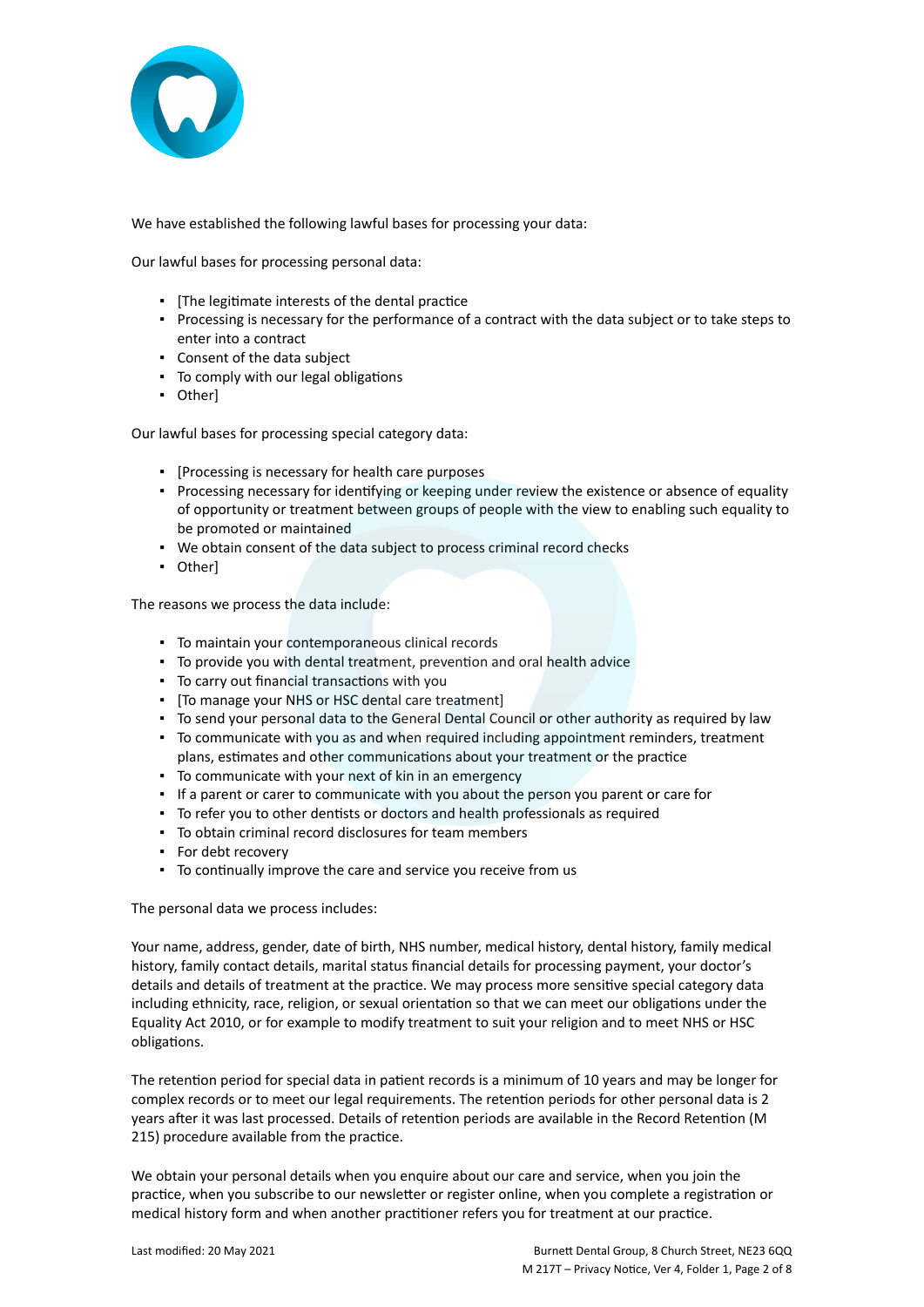

Occasionally patients are referred to us from other official sources such as NHS clinics or hospitals.

You have the following personal data rights:

- The right to be informed about the collection and use of your personal data
- The right of access to have a copy of the data we hold about you. Generally, we will not charge for this service
- The right to rectification to correct the data we have if it is inaccurate or incomplete
- The right to deletion of your personal data (clinical records must be retained for a certain time period)
- The right to restrict processing of your personal data
- $\blacksquare$  The right to data portability to have your data transferred to someone else
- The right to object to the processing of your personal data
- Rights in relation to automated decision making and profiling

Further details of these rights can be seen in our Information Governance Procedures (M 217C) or at the [Information Commissioner's website](https://ico.org.uk/for-organisations/guide-to-the-general-data-protection-regulation-gdpr/individual-rights/). Here are some practical examples of your rights:

- If you **are** a patient of the practice you have the right to withdraw consent for important notifications, newsletters, surveys or marketing. You can inform us to correct errors in your personal details or withdraw consent from communication methods such as telephone, email or text. You have the right to obtain a free copy of your patient records within one month
- If you are **not** a patient of the practice you have the right to withdraw consent for processing personal data, to have a free copy of it within one month, to correct errors in it or to ask us to delete it. You can also withdraw consent from communication methods such as telephone, email or text

We have carried out a Privacy Impact Assessment in Sensitive Information Map, PIA and Risk Assessment (M 217Q) and you can request a copy from the details below. The details of how we ensure security of personal data is in our Security Risk Assessment (M 217M) and Information Governance Procedures (M 217C).

#### **Comments, suggestions and complaints**

Please contact the IG Lead at the practice for a comment, suggestion or a complaint about your data processing at <var>PRACTICE\_EMAIL\_ADDRESS, or 01670 716671 or by writing to or visiting the practice at 8 Church Street, Cramlington, Northumberland, NE23 6QQ. We take complaints very seriously.

If you are unhappy with our response or if you need any advice you should contact the Information Commissioner's Office (ICO). Their telephone number is 0303 123 1113, you can also [chat online with an](https://ico.org.uk/global/contact-us/live-chat/) [advisor.](https://ico.org.uk/global/contact-us/live-chat/) The ICO can investigate your claim and take action against anyone who's misused personal data. You can also visit their website for information on [how to make a data protection complaint.](http://www.ico.org.uk/complaints)

#### **Related practice procedures**

You can also use these contact details to request copies of the following practice policies or procedures:

- Data Protection and Information Security Policy (M 233-CNS)
- Sensitive Information Map, PIA and Risk Assessment (M 217Q), Information Governance Procedures (M 217C), Record Retention (M 215)

If you have an enquiry or a request please contact the Information Governance Lead Wilson Yong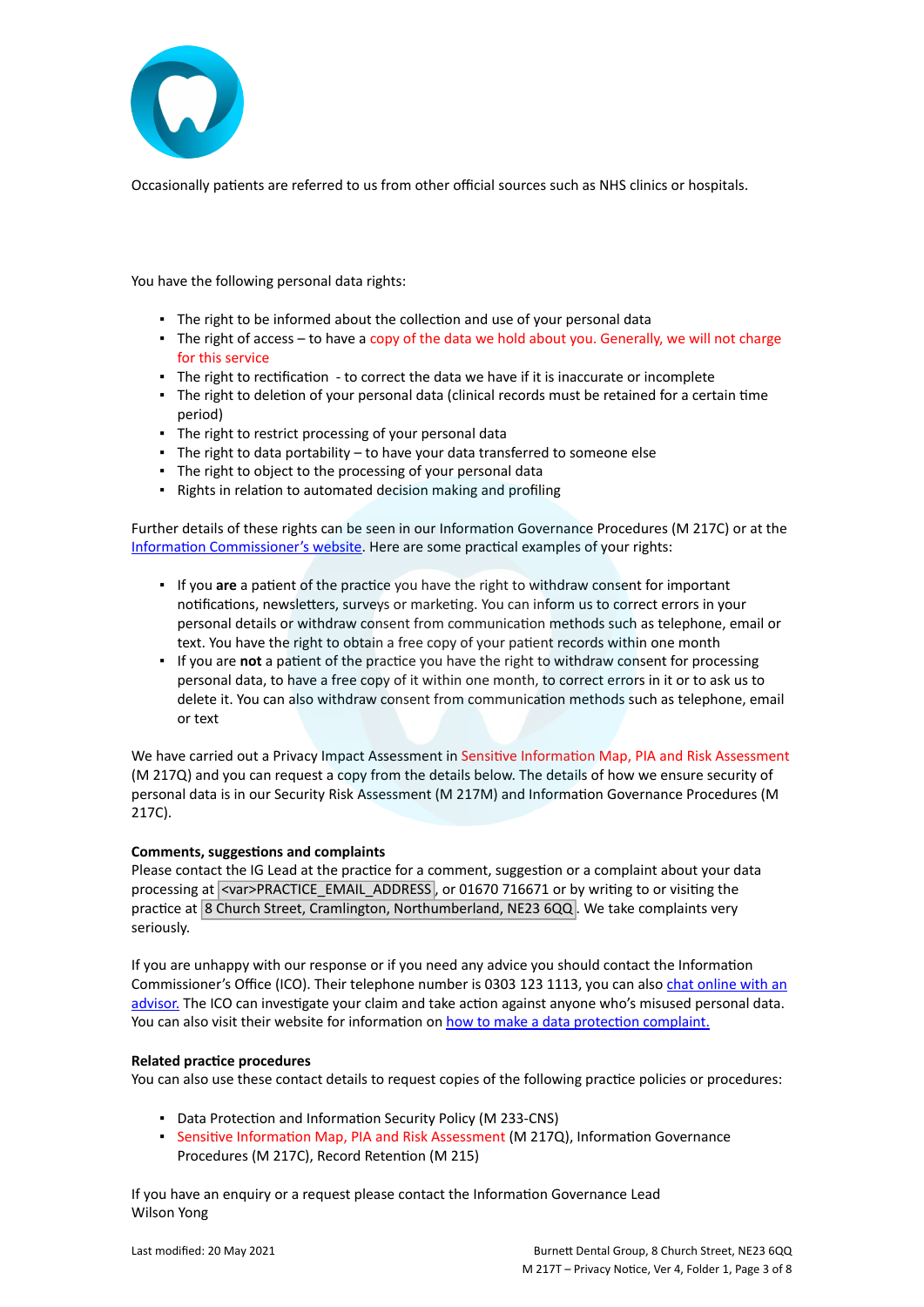

Burnett Dental Group, 8 Church Street, Cramlington, Northumberland, NE23 6QQ Email: burnettdentalgroup@gmail.com, Phone: 01670 716671.

Thank you.

## **Data Opt-Out Policy (England)**

#### **How the NHS and care services use your information**

Burnett Dental Group is one of many organisations working in the health and care system to improve care for patients and the public. Whenever you use a health or care service, such as attending Accident & Emergency or using Community Care services, important information about you is collected in a patient record for that service. Collecting this information helps to ensure you get the best possible care and treatment. The information collected about you when you use these services can also be used and provided to other organisations for purposes beyond your individual care, for instance to help with:

- Improving the quality and standards of care provided
- Research into the development of new treatments
- Preventing illness and diseases
- Monitoring safety
- Planning services

This may only take place when there is a clear legal basis to use this information. All these uses help to provide better health and care for you, your family and future generations. Confidential patient information about your health and care is **only used** like this where allowed by law.

Most of the time, anonymised data is used for research and planning so that you cannot be identified in which case your confidential patient information isn't needed.

You have a choice about whether you want your confidential patient information to be used in this way. If you are happy with this use of information you do not need to do anything. If you do choose to opt out your confidential patient information will still be used to support your individual care. To find out more or to register your choice to opt out, please visit [www.nhs.uk/your-nhs-data-matters](http://www.nhs.uk/your-nhs-data-matters). On this web page you will:

- See what is meant by confidential patient information
- Find examples of when confidential patient information is used for individual care and examples of when it is used for purposes beyond individual care
- Find out more about the benefits of sharing data
- Understand more about who uses the data
- Find out how your data is protected
- Be able to access the system to view, set or change your opt-out setting
- Find the contact telephone number if you want to know any more or to set/change your opt-out by phone
- See the situations where the opt-out will not apply

You can also find out more about how patient information is used at:

[https://www.hra.nhs.uk/information-about-patients/](https://www.hra.nhs.uk/information-about-patients/%20) (which covers health and care research); and <https://understandingpatientdata.org.uk/what-you-need-know> (which covers how and why patient information is used, the safeguards and how decisions are made)

You can change your mind about your choice at any time.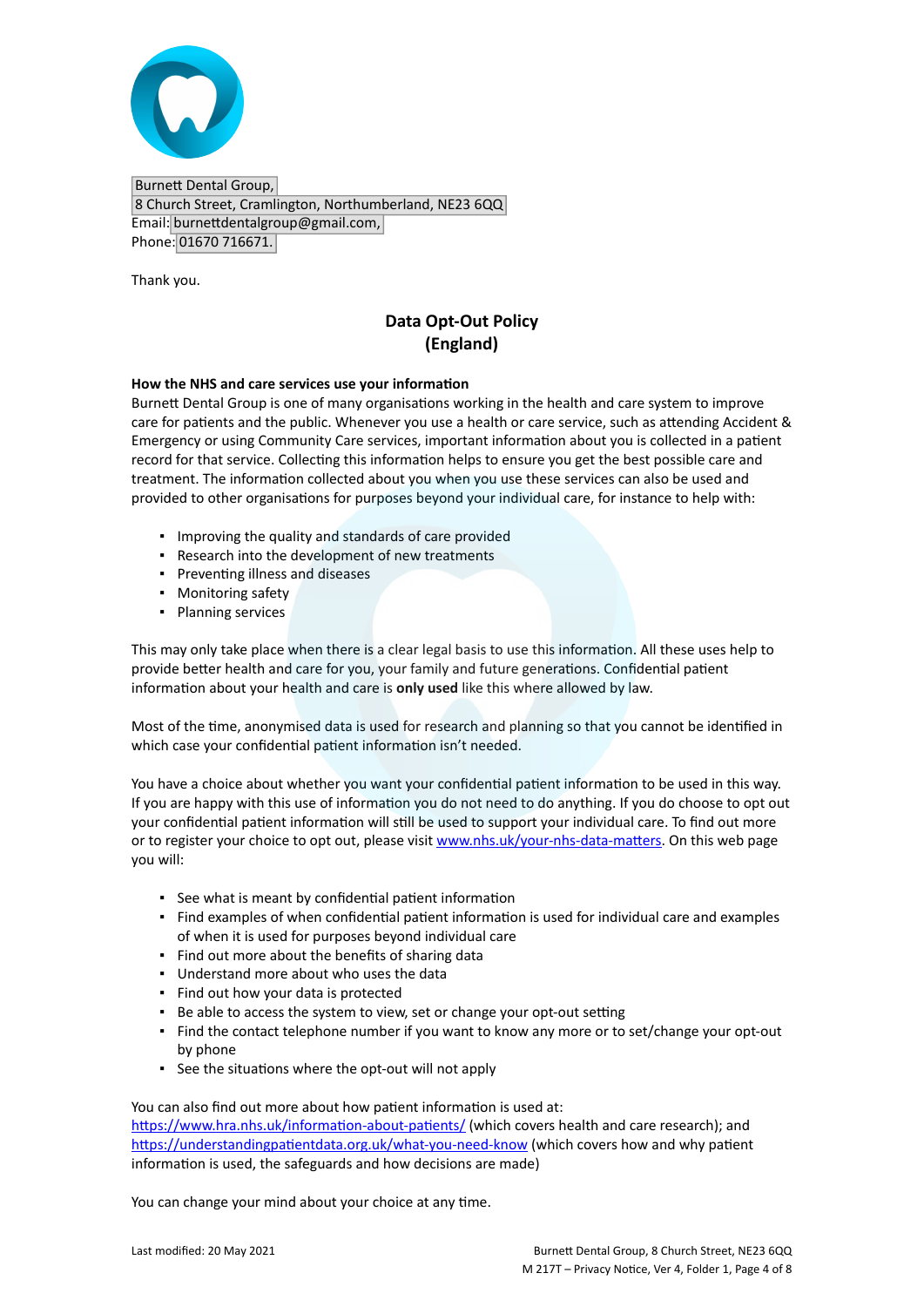

Data being used or shared for purposes beyond individual care does not include your data being shared with insurance companies or used for marketing purposes and data would only be used in this way with your specific agreement.

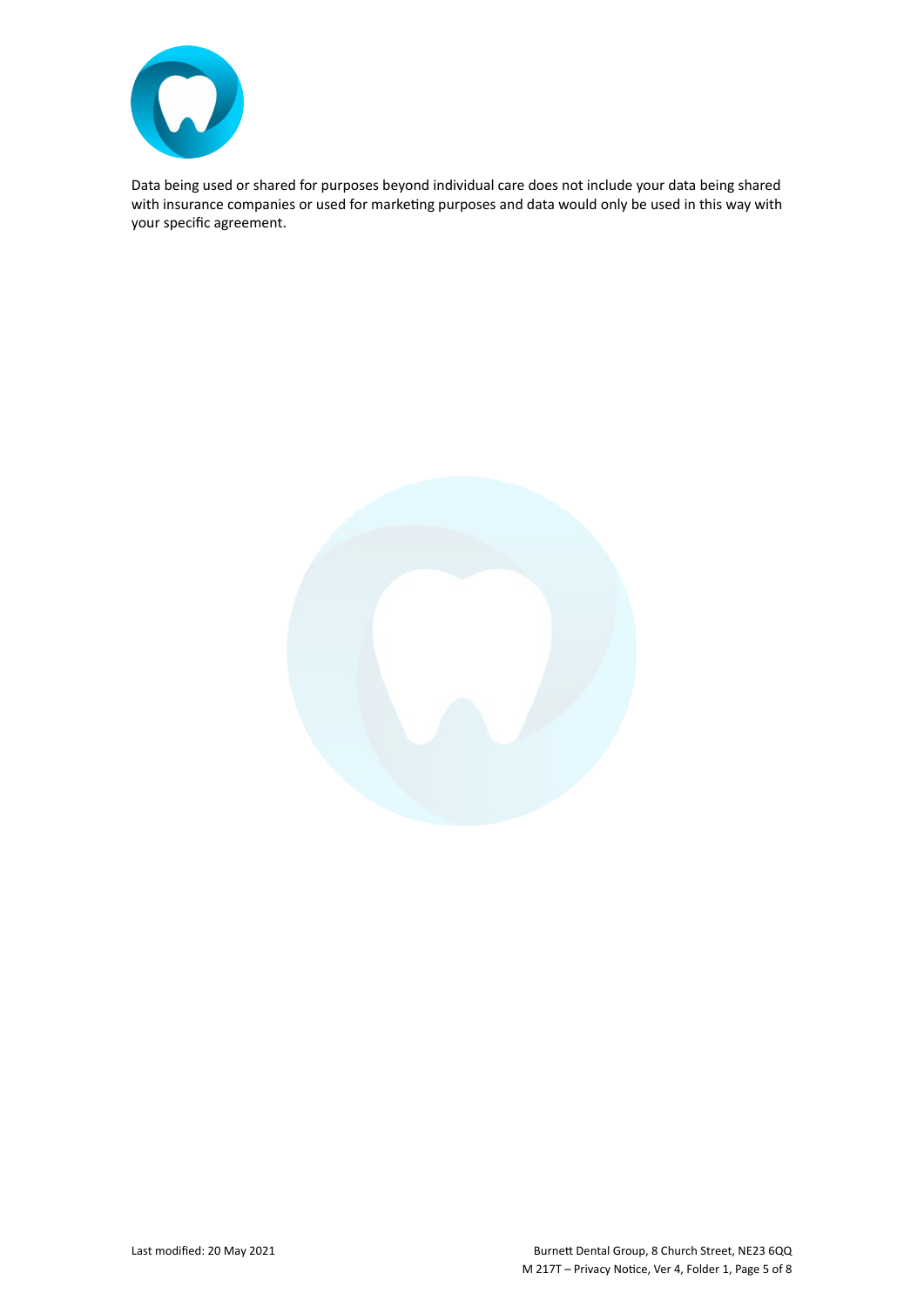

Health and care organisations have until 2020 to put systems and processes in place so they can be compliant with the national data opt-out and apply your choice to any confidential patient information they use or share for purposes beyond your individual care.

[Our practice only uses your personal health data to provide individualised care to you and does not disclose your data for any other purposes. The national data opt-out does not apply to our usage of your data and we are compliant with the policy.]

[Our practice takes part in [research projects] where the opt-out could apply. We [are/are not currently] compliant with the national data opt-out policy.]

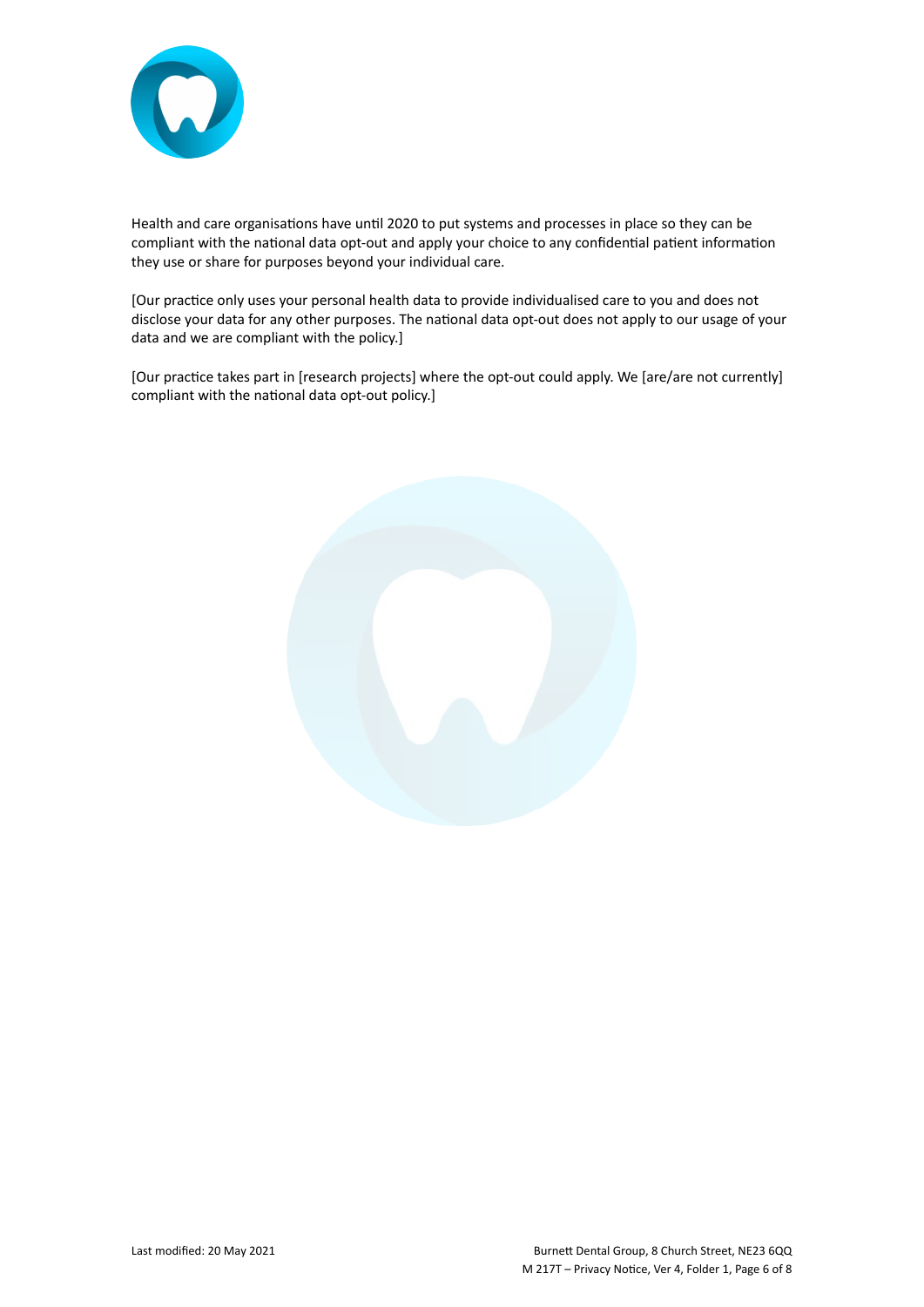

### **Processing of Staff and Candidates' Information**

This section explains how Burnett Dental Group processes the information of staff and applicants for job roles within the practice.

#### **What data do we have?**

So that we can provide a safe and professional service, we need to keep certain records about our team members. We may record the following types of data:

- Your basic details and contact information e.g. your name, address, date of birth, National Insurance number and next of kin
- Your financial details e.g. details so that we can pay you, insurance, pension and tax details
- Your training records

We also record the following data which is classified as "special category":

- Health and social care data about you, which might include both your physical and mental health data – we will only collect this if it is necessary for us to know as your employer, e.g. fit notes or in order for you to claim statutory maternity/paternity pay
- We may also, with your permission, record data about your race, ethnic origin, sexual orientation, or religion

As part of your engagement with the practice, you may be required to undergo a Criminal Record Check. This information is not kept for longer than is necessary—usually not more than 6 months following the recruitment decision, unless a dispute is raised or, in exceptional circumstances.

#### **Why do we have this data?**

We require this data so that we can contact you, pay you and make sure you receive the training and support you need to perform your job. By law, we need to have a lawful basis for processing your personal data.

We process your data because:

- We have a legal obligation under UK employment law
- We have a legitimate interest in processing your data for example, for administration of training or learning course or emergency planning etc. These legitimate interests will be customary, or necessary for operational, administrative, HR and recruitment purposes and to otherwise manage employment relationship and interaction between employees
- We are required to provide data to our regulator, [CQC/NHS/RQIA/HIS/HIW], as part of our public interest obligations
- We are required to do so in our performance of another public task
- We process your special category data because It is necessary for us to process requests for sick pay or maternity pay
- If we request your criminal records data it is because we have a legal obligation to do this due to the type of work you do. This is set out in the Data Protection Act 2018 and the Rehabilitation of Offenders Act 1974 (Exceptions) Order 1975
- We may also process your data with your consent. If we need to ask for your permission, we will offer you a clear choice and ask that you confirm to us that you consent. We will also explain clearly to you what we need the data for and how you can withdraw your consent

#### **Where do we collect your data from?**

As your employer we need to receive specific data about you. This is collected from or shared with: